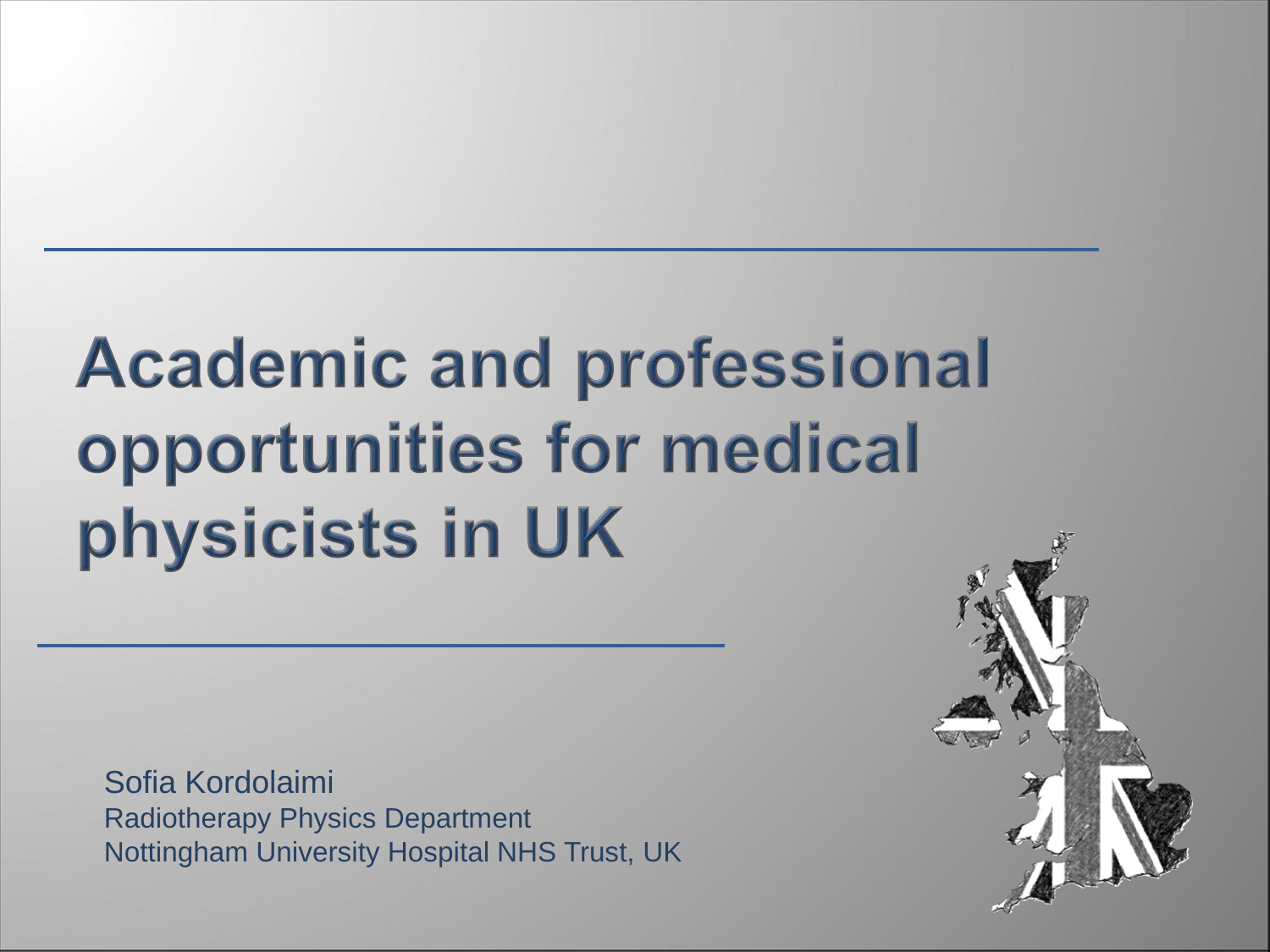## **Health and Care Professions Council (HCPC)**

#### **Professions**

•Arts therapists

- •Biomedical scientists,
- •Chiropodists/ podiatrists
- •*Clinical scientists\**

•Dietitians

- •Hearing aid dispensers
- •Occupational therapists

•Operating department practitioners

- **Orthoptists**
- **Paramedics**
- **Physiotherapists**
- Practitioner psychologists
- Prosthetists/ orthoptists
- *Radiographers*
- Social workers in England
- Speech and language therapists

#### **\*Clinical scientists**

A clinical scientist oversees specialist tests for diagnosing and managing disease. They advise doctors on tests and interpreting data and carry out research to understand diseases.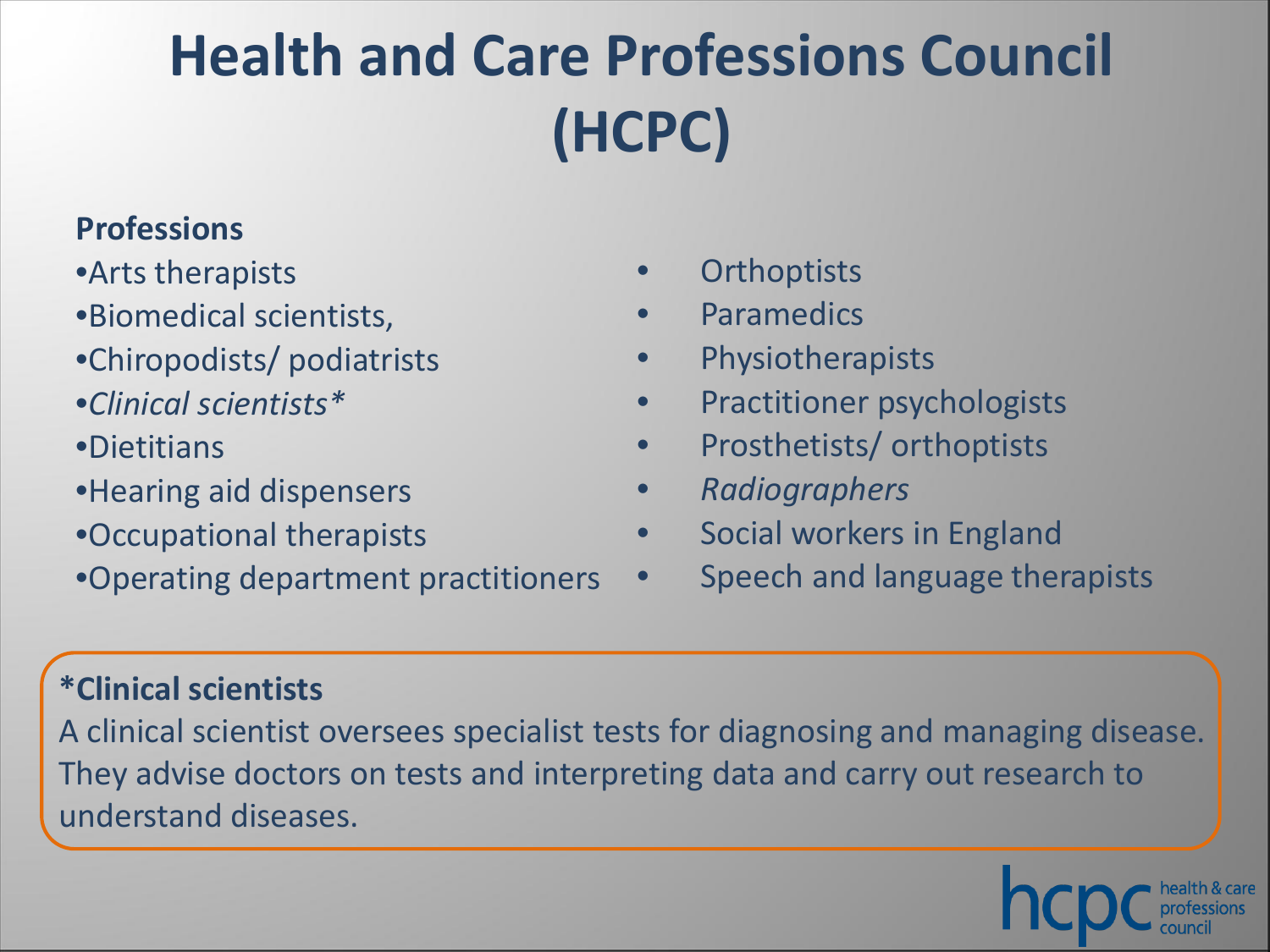### **HCPC- Clinical Scientists\***

#### **Modalities**

- Audiology
- Clinical Biochemistry
- Clinical Genetics
- Clinical Immunology
- Clinical Microbiology
- Clinical Physiology
- **Embryology**
- Haematology
- Histocompatibility & Immunogenetics
- *Medical Physics & Clinical Engineering*

#### **Professional Bodies**





\* Number of registrants: 5,442 (01/08/16)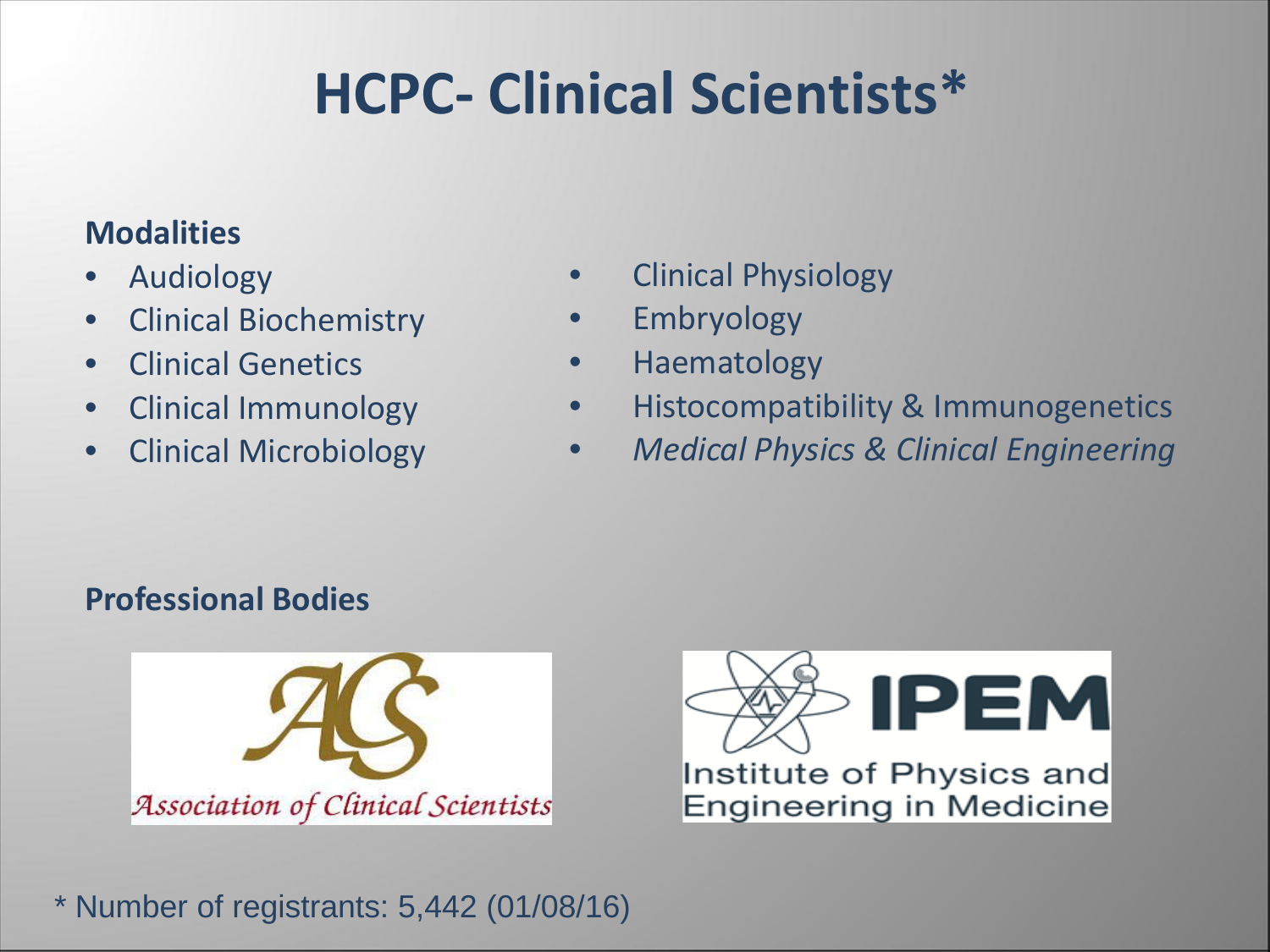### **Route 1: Scientist Training Programme (STP) in Medical Physics**

Work-based Rotational and STP **P/T MSc Clinical Science** Blended learning (incl problem based learning)

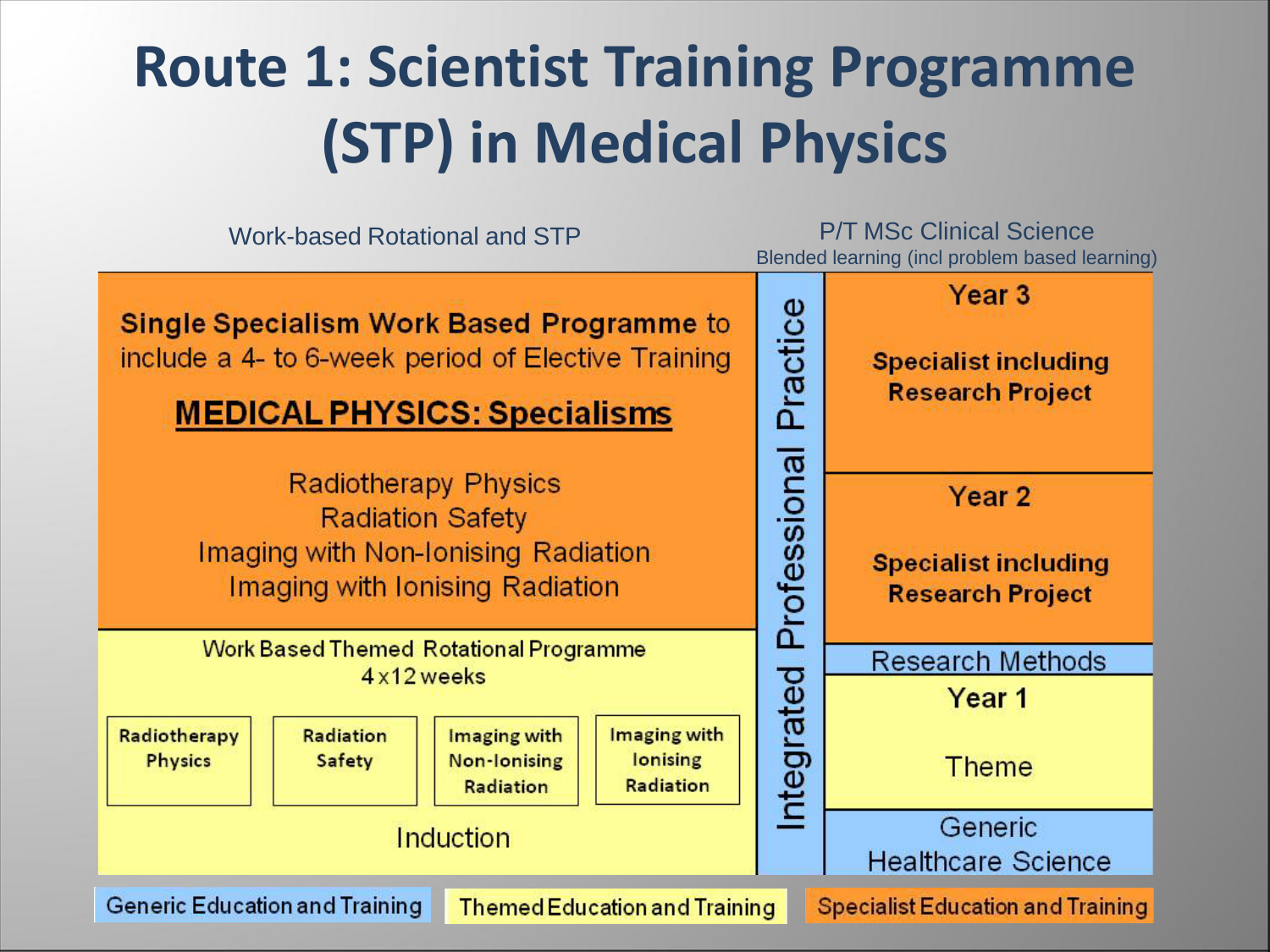#### **Route 2**

• For those who have not followed a formal training programme but have a minimum of six years' postgraduate experience, including at least three years in supervised clinical science practice

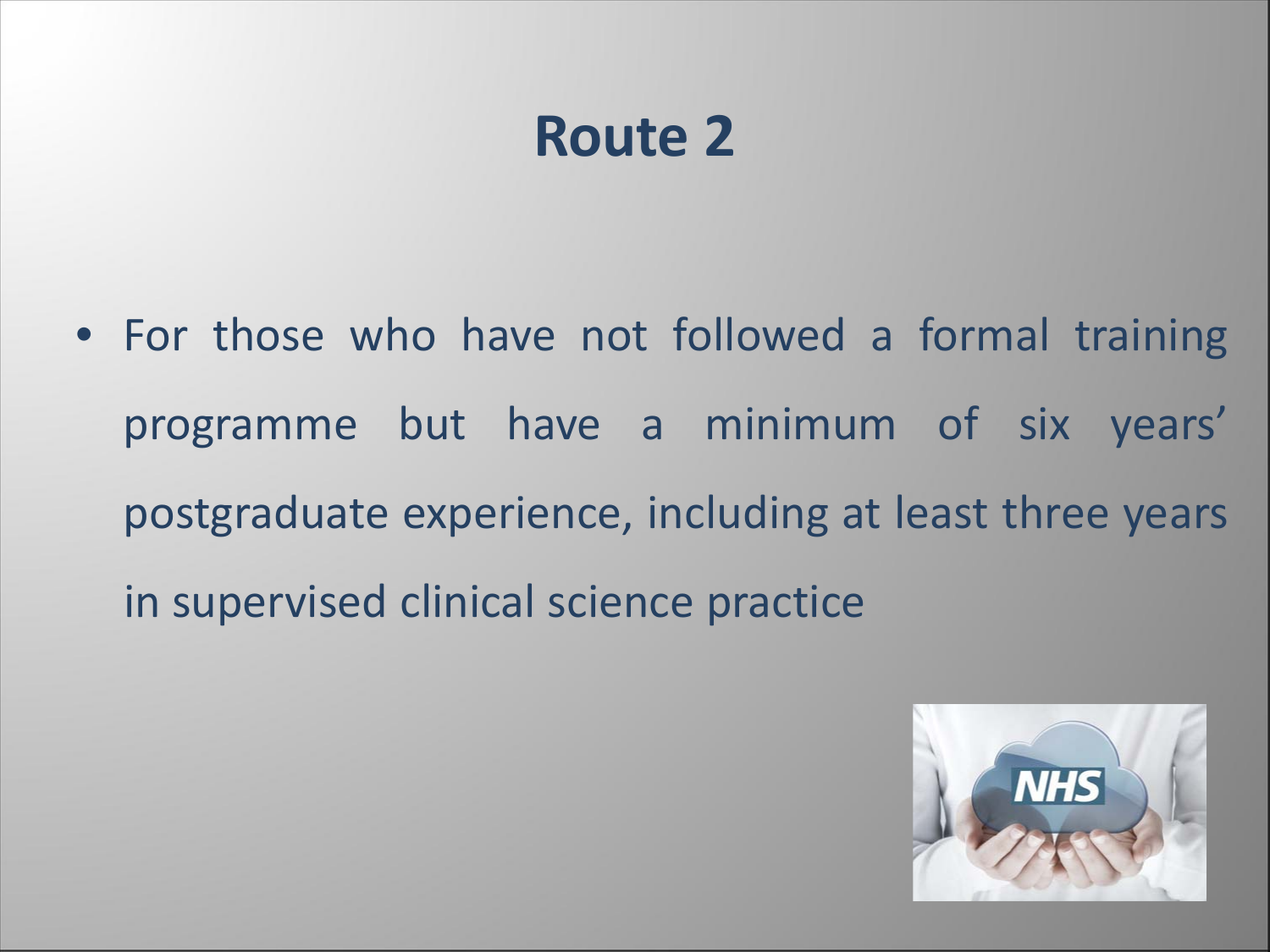### **International Route: working for NHS as Clinical scientist but not trained in UK**

#### **HCPC International route**

This route is for those already considered fully trained, qualified and working overseas, but wishing to obtain HCPC registration in the UK as a Clinical Scientist.

#### **Evaluation criteria:**

-Training scheme followed -Medical Physics license for your country -Portfolio of evidence of experience

**NHS** 

**Estimated time for HCPC registration:** 3-6 months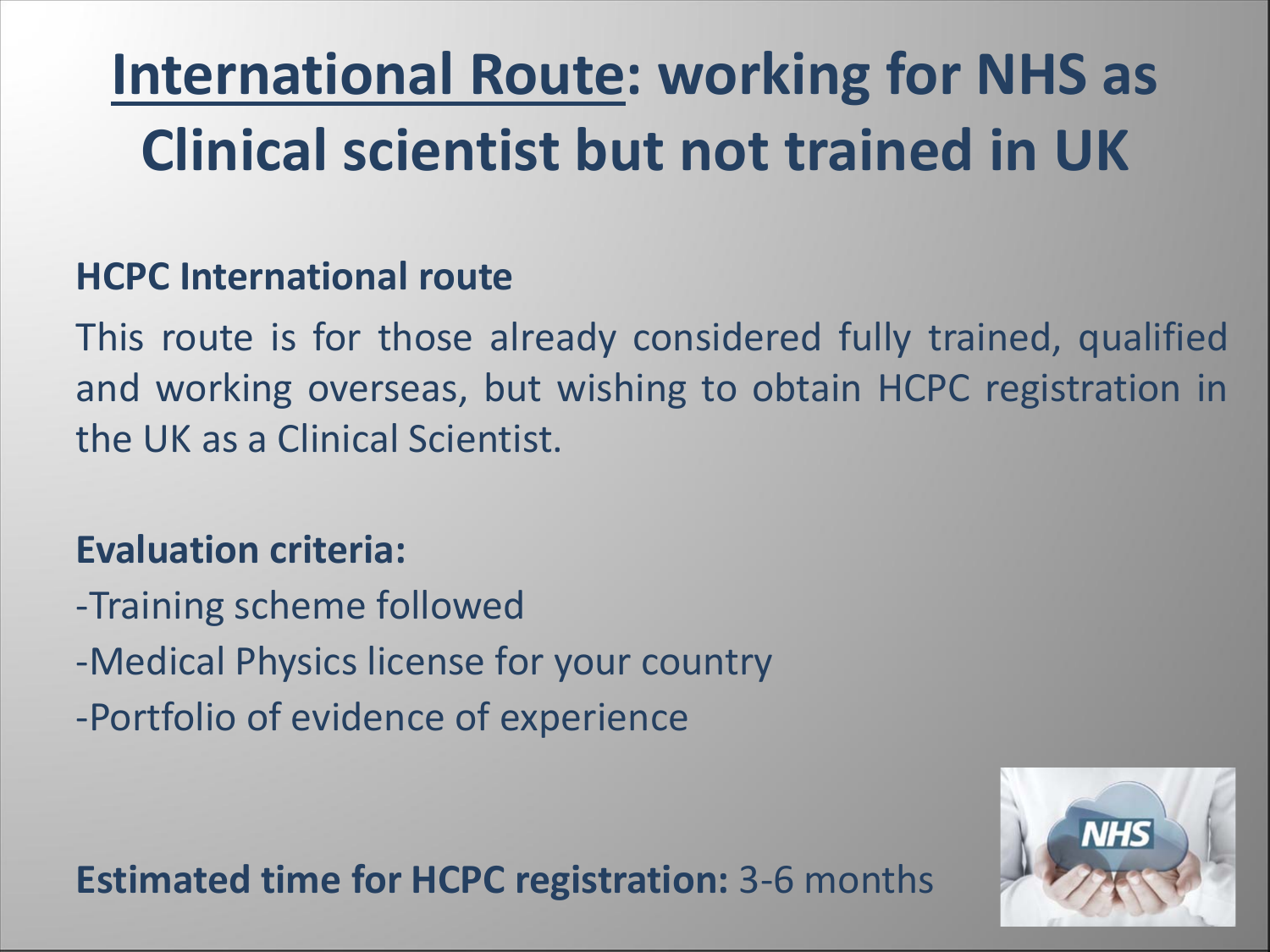### **Looking for a Medical Physicist job in UK**

#### Employers

- National Health Service (NHS)
- ‒ private hospitals
- ‒ medical equipment manufacturers
- ‒ nuclear medicine companies
- ‒ regulatory authorities
- ‒ Universities
- research organisations
- ‒ research and development laboratories

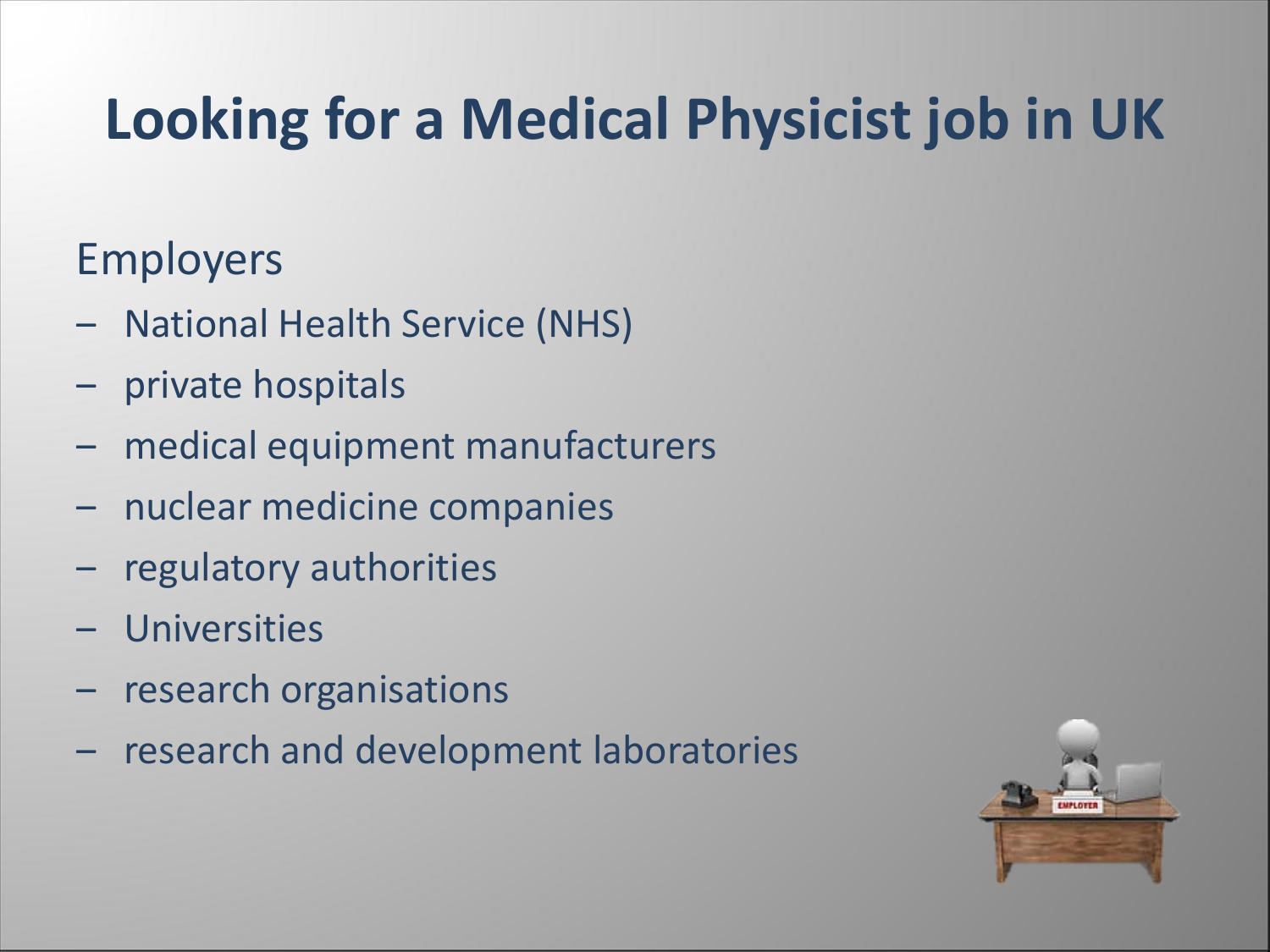### **Looking for a Medical Physicist job in NHS**

#### <https://www.jobs.nhs.uk/>

| <b>Advice</b><br><b>News</b><br>Cymraeg    |                                          | <b>BANHIS</b><br><b>NHS</b><br>Jobs |
|--------------------------------------------|------------------------------------------|-------------------------------------|
| <b>Search Jobs</b><br>n                    | <b>Browse Jobs</b>                       | <b>Register</b><br>Log in           |
| <b>Keywords or</b><br><b>Job Reference</b> | e.g. physiotherapist, nurse, SFP-MED-340 | 16,431<br>live jobs                 |
| <b>Location or</b><br><b>Postcode</b>      | e.g. Sunderland, BS8 1RL                 | <b>Search</b>                       |
| <b>O</b> More search options               | Advanced search<br><b>Browse jobs</b>    | <b>Browse employers</b>             |

Register now so you can receive Jobs by E-mail to view new posts to suit your job search every day.

#### **Latest news**

**Return to Practice - Nursing** 

**Advice for job seekers** 

Making successful applications

Around 25,000 posts are advertised on this

**About NHS Jobs**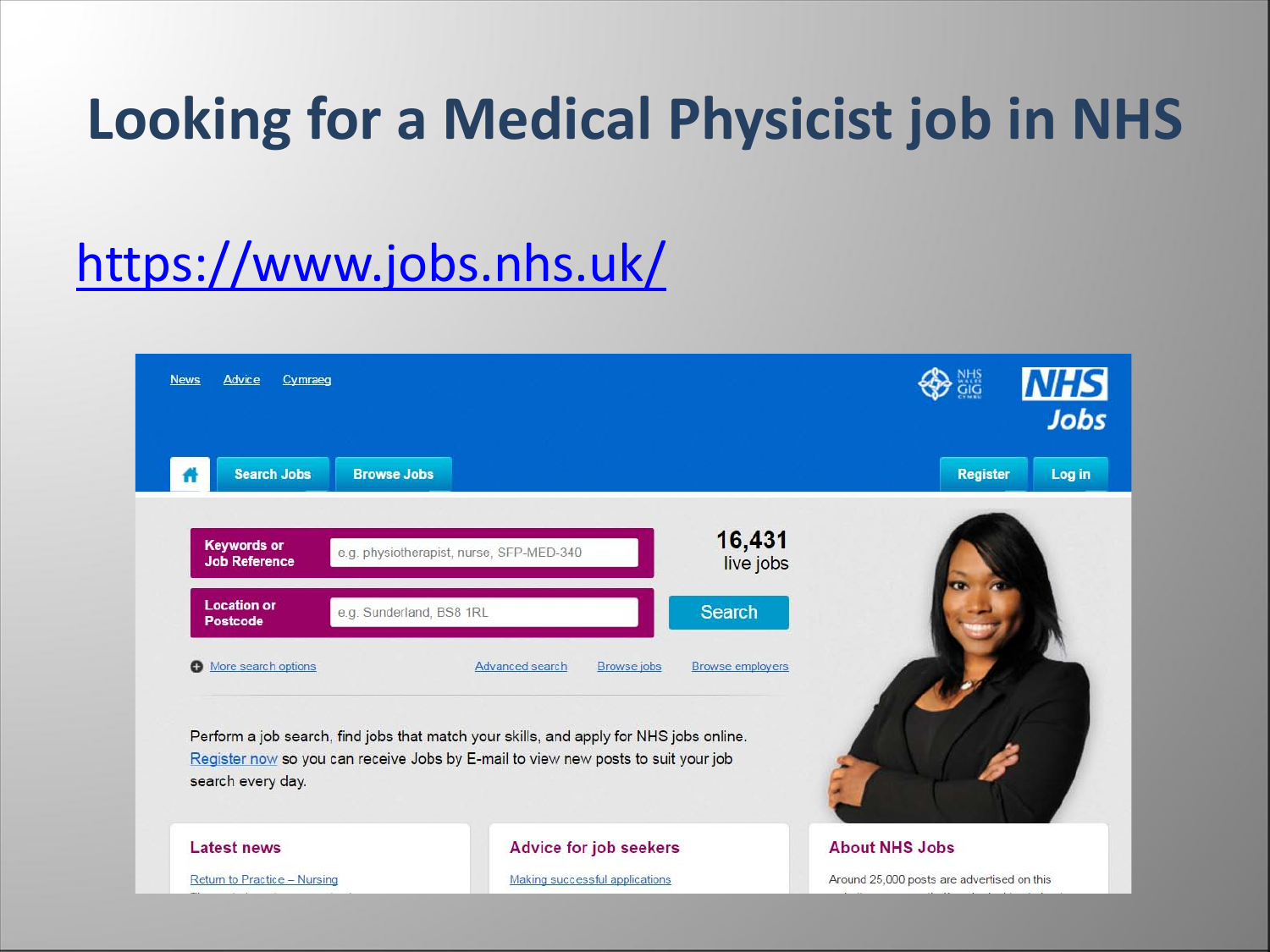#### **Looking for a Medical Physicist job in NHS-What level should one apply for?**

| <b>Band</b> | Salary range* (£) | <b>Responsibilities</b>                                                               |
|-------------|-------------------|---------------------------------------------------------------------------------------|
| 6           | 26,041 - 34,876   | for<br>salaries<br>starting<br><b>Typical</b><br>healthcare scientist trainees in NHS |
| 7           | 31,072 - 40,964   | <b>Qualified medical physicists</b>                                                   |
| 8a          | 39,632 - 47,559   |                                                                                       |
| 8b          | 46,164 - 57,069   | Team managers                                                                         |
| 8c          | 55,548 - 67,805   |                                                                                       |
| 8d          | 65,922 - 81,618   |                                                                                       |
| 9           | 77,850 - 98,453   | Healthcare science consultants                                                        |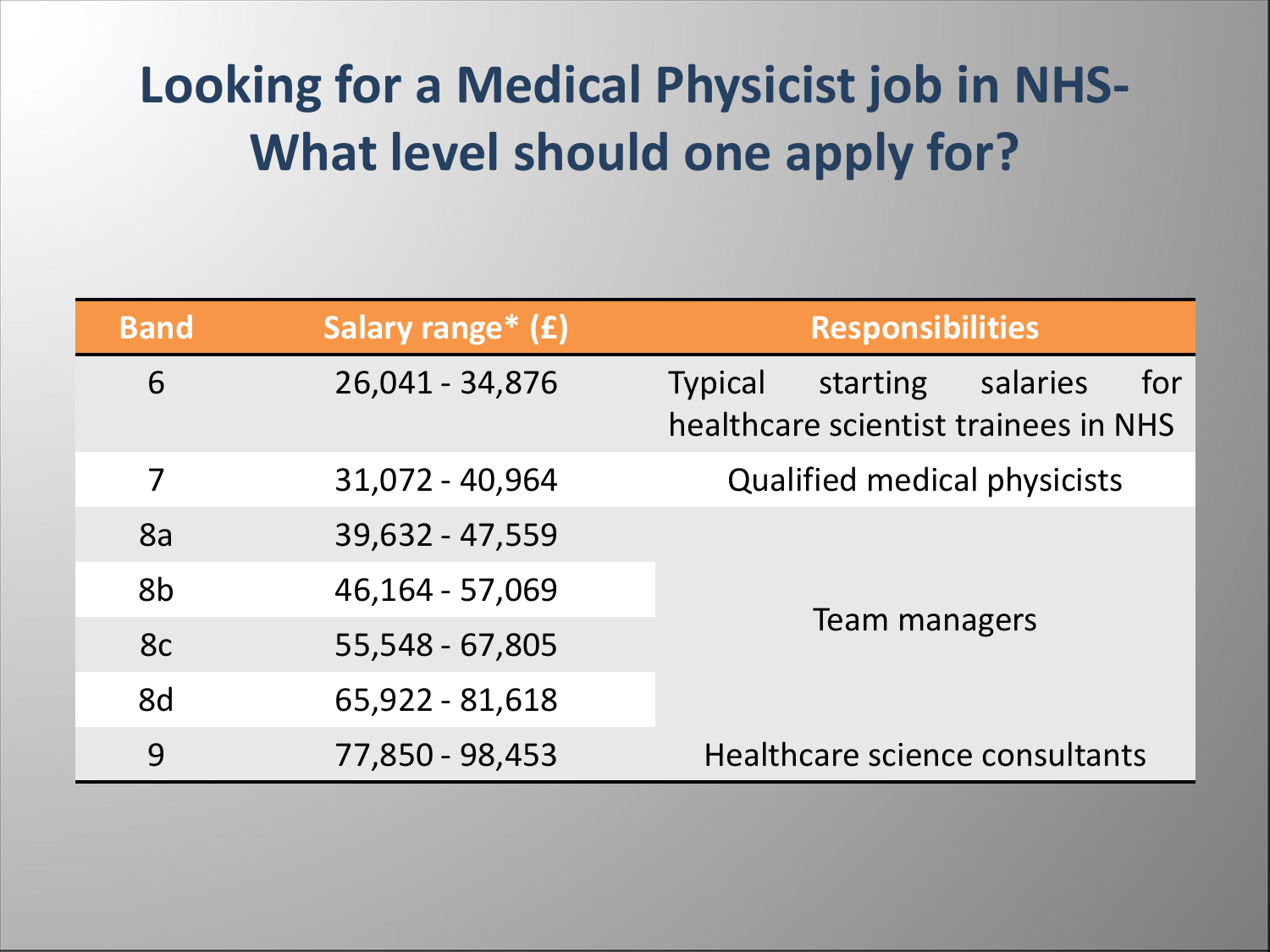#### **Academic Perspectives**

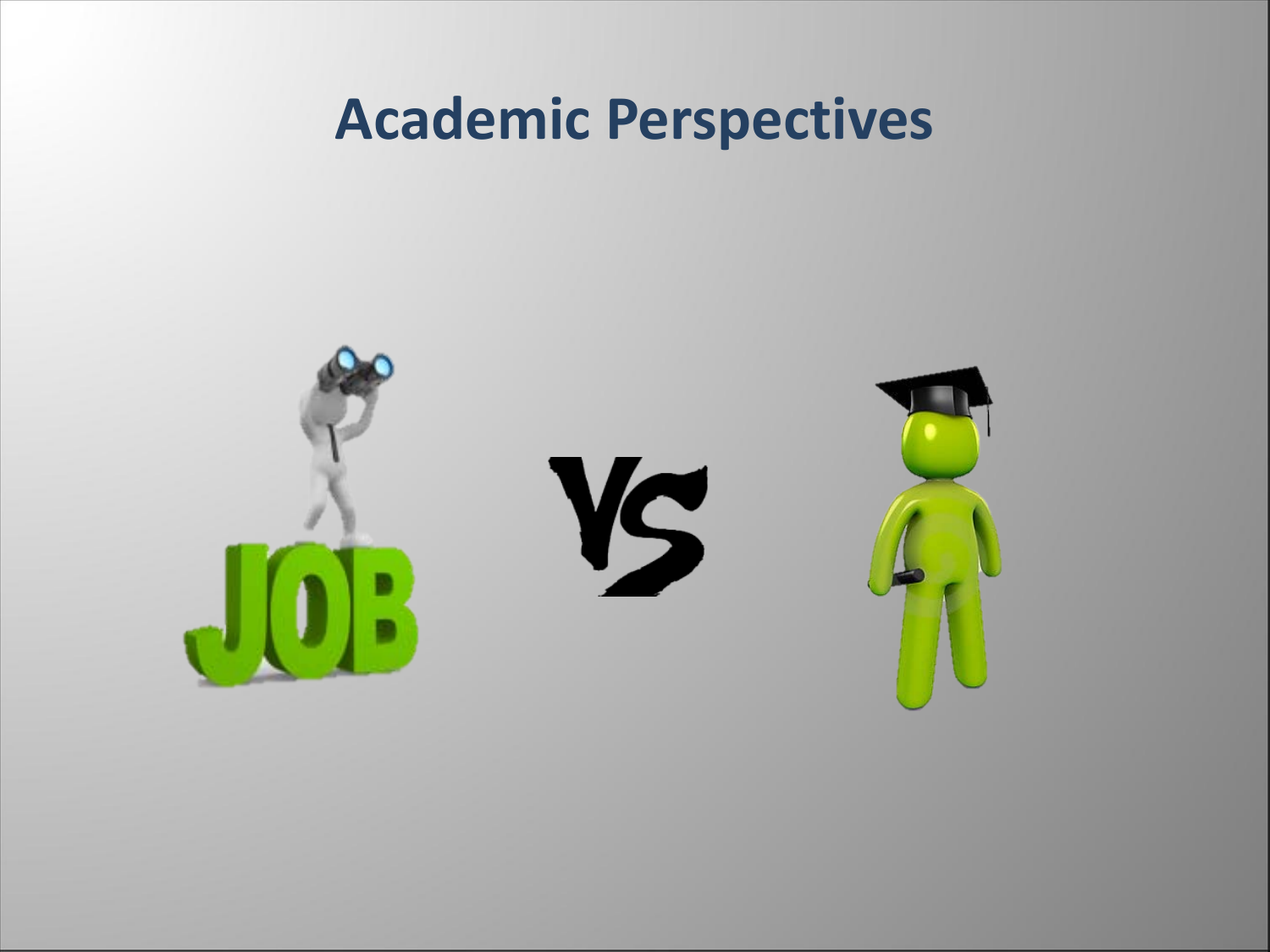# **Useful Links**

- [http://www.hcpc-uk.co.uk/](http://www.ipem.ac.uk/CareersTraining.aspx)
- <http://www.ipem.ac.uk/CareersTraining.aspx>
- <https://www.jobs.nhs.uk/>
- <http://www.assclinsci.org/>
- <https://www.findaphd.com/>
- If you are interested in applying for the NHS Clinical Scientist Trainee Scheme details here: [http://www.nshcs.hee.nhs.uk/join-programme/nhs](http://www.nshcs.hee.nhs.uk/join-programme/nhs-scientist-training-programme)[scientist-training-programme](http://www.nshcs.hee.nhs.uk/join-programme/nhs-scientist-training-programme)
- Check the British [Association](http://www.abhi.org.uk/productsearch/memberlist.aspx?display=all ) of Healthcare Industries membership list there are a lot of very useful websites for relevant companies you may not have heard of. This is very useful if you are looking for a career in industry. [http://www.abhi.org.uk/productsearch/memberlist.aspx?display=all%20](http://www.abhi.org.uk/productsearch/memberlist.aspx?display=all )
- If you have a degree from outside of the UK contact NARIC for a certificate to show the UK level of your overseas qualifications. <http://ecctis.co.uk/naric/default.aspx>